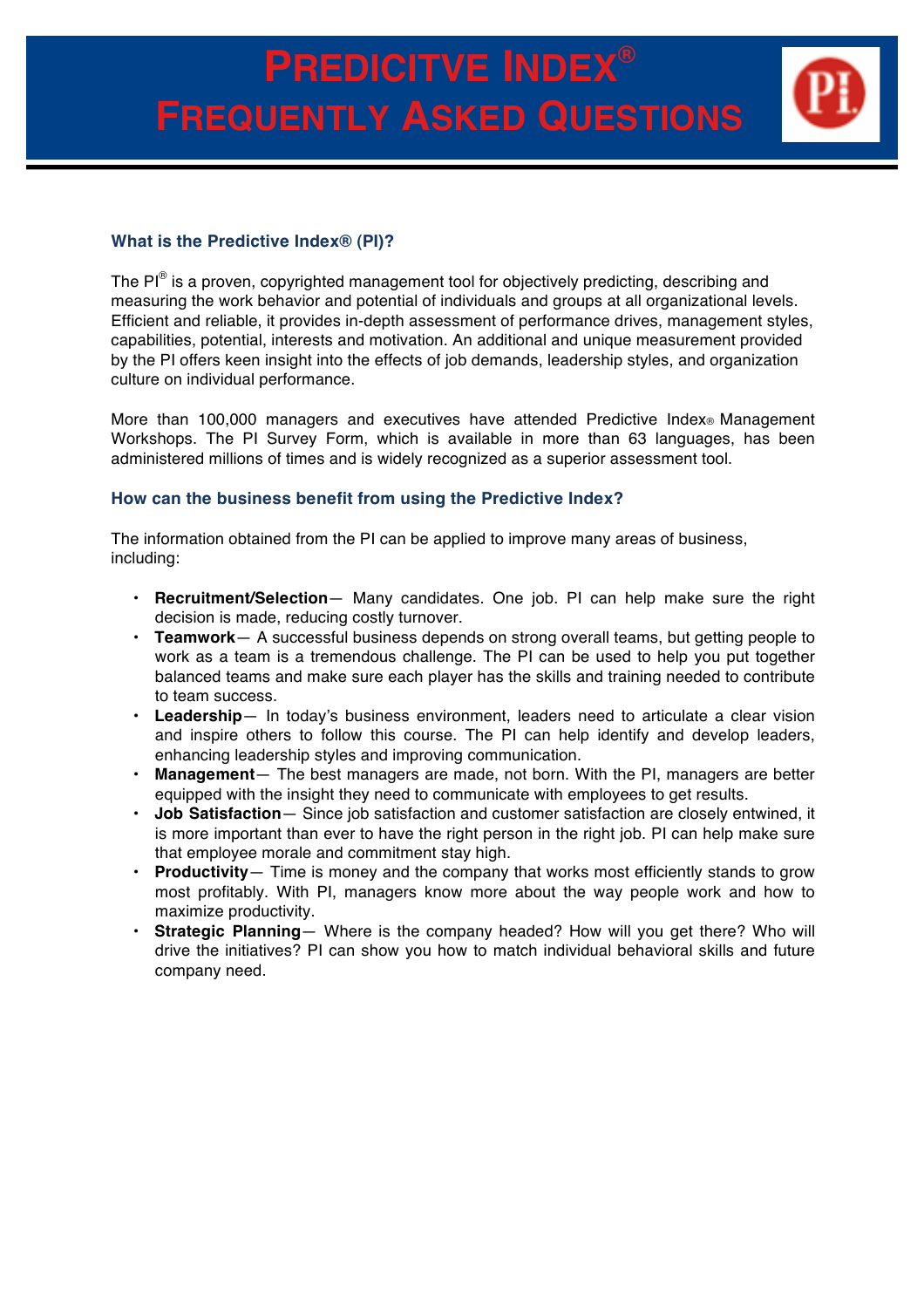### **What is the purpose of PI?**

PI serves two main purposes.

First, PI provides objective, reliable, and valid information for decision makers to assist them in developing motivated, productive organizations of talented people. With PI, managers gain a much clearer understanding of the motivating drives of people. With that information in hand, managers trained in PI can better understand how an individual will respond to and perform his or her job responsibilities. Managers trained in PI can best position a person for success and better support and develop each individual in his or her charge.

Second, the PI Management Workshop, in which managers learn to understand and apply the PI information, is a highly effective forum for developing the leadership skills of those participating. With that experience and the knowledge gained through PI, managers are better prepared to provide appropriate and effective leadership to their teams.

#### **Who should use the PI?**

Selected managers are trained by PI Europe to interpret results of the PI in an executive training workshop conducted by an experienced consultant. Participants are taught how to read and analyze the information provided by the PI to understand and manage their companies more effectively. PI Worldwide offers continuing support and consultation to managers trained in the use of the PI.

### **How is the PI Administered?**

The PI is based on a simple, questionnaire that can generally be completed in 10 to 15 minutes. Results are quickly tabulated on site. The specific instructions for administering PI are attached. In general, it is administered in a relatively quiet, comfortable setting. If administered to groups, it should be monitored to assure that each individual completes his or her own form without influence from other people.

### **Who should be trained in PI and why?**

Those managers who have direct responsibility for hiring, developing, motivating and coaching people at all levels of the organization would benefit greatly by using PI. The PI information provides input to those managers that can be used in every decision they make regarding job and organization design, and in the selection, development, coaching, and promoting of individuals.

In addition, the Human Resource professionals who work most closely with the line managers in these decisions would also benefit from the PI information. In this way, those professionals are better able to partner with and support the managers in making those critical decisions. Having both the line managers and HR professionals "reading from the same page" greatly enhances the effectiveness and productivity of the recruitment, selection and development processes.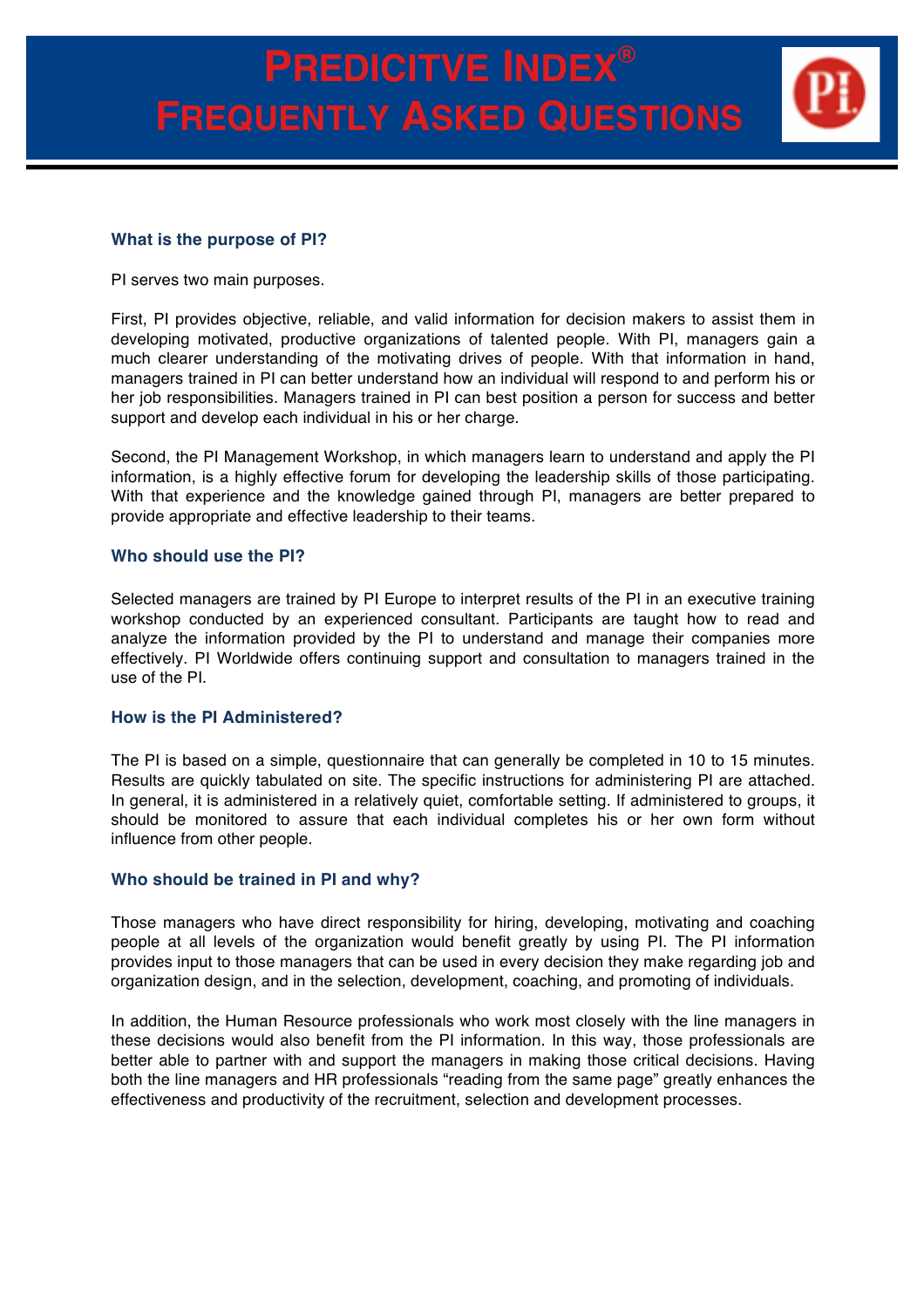

### **What does PI measure?**

There are four primary and two resultant factors that make up the Predictive Index. The four primary factors are called Factor A, Factor B, Factor C, and Factor D; and the resultant factors are referred to as Factor M and Factor E. Each describes basic drives and motivations that all humans have, and each is represented by a continuum of scores.

- **Factor A** (Dominance) measures the drive to exert one's influence over people and events.
- **Factor B** (Extroversion) measures the drive for social interaction with other people.
- **Factor C** (Patience) measures the intensity of a person's pace.
- **Factor D** (Formality) measures the drive to conform to formal rules and structure.
- **Factor M** is a measure of a person's stamina.
- **Factor E** measures the extent to which the individual is either subjective or objective with respect to judgment and decision-making.

These factors are then investigated within the context of three elements: the Self, the Self-Concept, and the Synthesis. The Self is a measure of an individual's basic pattern of drives and behavior—a measure of those drives that are most motivating and those behaviors that are most natural for that individual. The Self-Concept measures the environmental expectations or demands that a person feels, which may or may not fit with his or her natural tendencies. The Synthesis, a mathematical combination of the Self and Self-Concept scores, is designed to measure how that person is actually behaving in the current environment.

## **Does the PI measure cognitive ability?**

The PI is a behavioral assessment tool that does not measure cognitive ability. Although cognitive ability is an important aspect of the individual to consider for many jobs, it is inappropriate to use cognitive ability as a blanket selection tool for all jobs. For this reason, the publishers of the PI have opted to maintain the PI as a tool that can be safely and appropriately used universally.

## **What is the reading level of the PI? What if someone cannot read at that level?**

The PI has an eighth-grade reading level. The reading level of an individual taking the PI should affect the PI in only one way (the M Factor), and in a way expected and predicted by the theory behind the PI. The PI checklist may be understood as a symbolic environment composed of 172 varied, symbolic stimuli, responses to which provide information about behavior and motivation in the real environment. If someone selects fewer words from the checklist, either due to not knowing what some words mean or thinking that those words do not describe him or her or what is expected of him or her, the person is simply reacting to the PI environment as he or she would react in the actual workplace environment. Furthermore, it is important to remember that the PI measures natural drives and behaviors – not education level, not intelligence, and not socioeconomic status.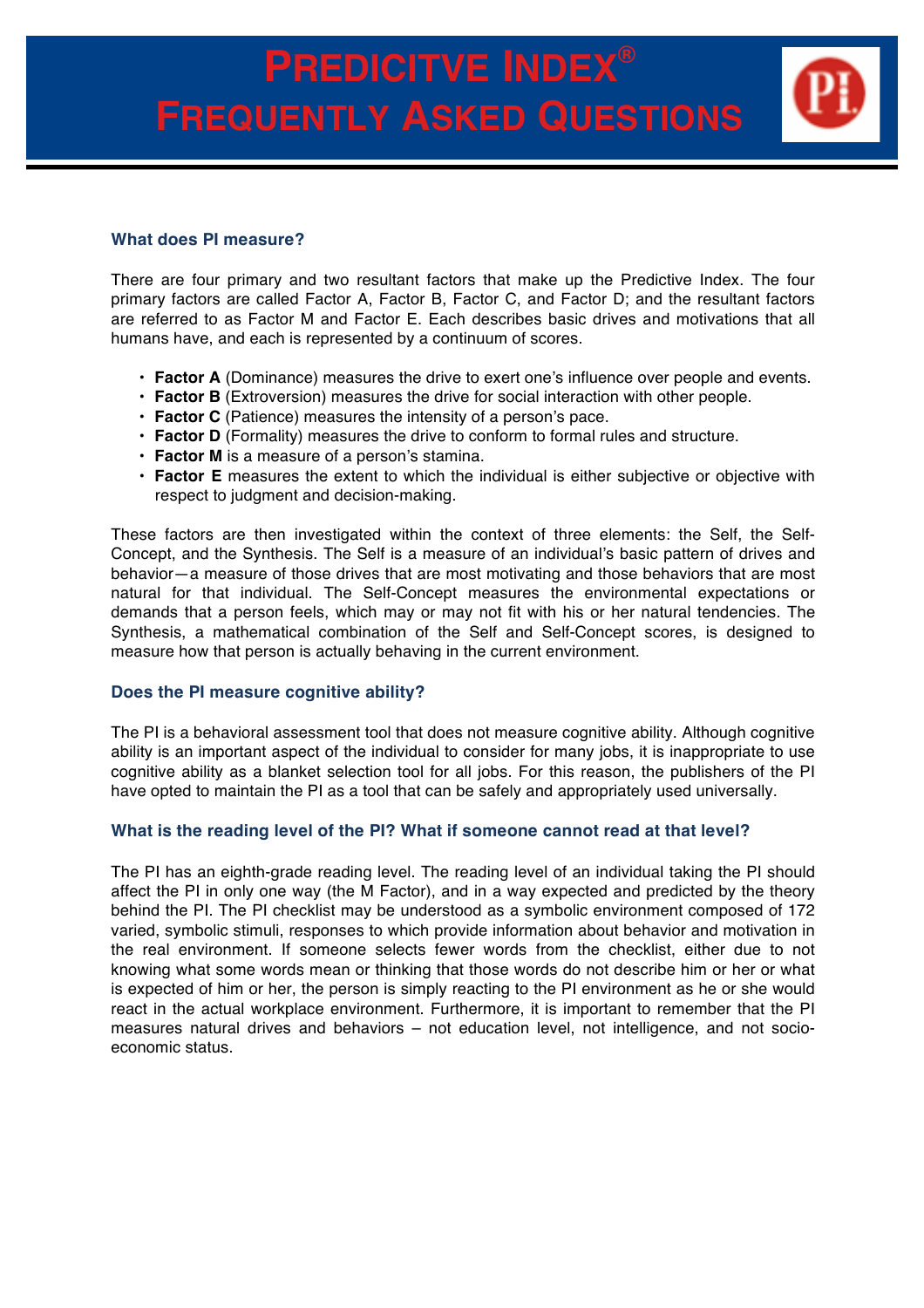# **PREDICITVE INDEX® FREQUENTLY ASKED QUESTIONS**

## **What support is available to validate the PI's relationship to performance for specific jobs?**

For any and all of our clients, PI Worldwide, the publisher of the Predictive Index, in conjunction with Augur Inc. will guide and perform criterion-related validity studies free of charge. There is no limit to the number of studies that can be performed, though it is important that there must be a sufficient number of employees currently performing the job, and adequate measures of their job performance. These studies are performed by the Director of Research at PI Worldwide, who will answer any questions about conducting these studies, though your PI Consultant at Augur Inc. is the first person with whom you should speak about validity studies.

## **What about the EEOC guidelines on the use of selection procedure – is the PI safe?**

The United States government's Equal Employment Opportunity Commission (EEOC) has published and vigorously upheld "Uniform Guidelines for Employee Selection Procedures." These guidelines, which all U.S. businesses are required to meet, address the conduct of criterionrelated validity studies. They were designed to protect individuals belonging to "protected classes" from discriminatory employment decisions based on arbitrary methods. Because of these guidelines, many U.S. employers are understandably wary of products that can help them make employment decisions, such as the PI. Our nearly three thousand clients, however, are comforted by these facts:

- (1) As demonstrated by our criterion-related validity studies, the PI's results are not arbitrary.
- (2) In over 40 years, use of the PI has never been successfully challenged in court.
- (3) At any time, as part of the service contract, a client can commission us to perform, free of charge, a criterion-related validity study that uses their own employees and performance measures.

### **What support will you offer if we face litigation attacking our use of PI and its validity?**

In response to challenges attacking the validity or reliability of Predictive Index, PI Worldwide will provide copies of its research reports on the validity and reliability of PI, and, if necessary, will provide access to its research staff to answer any questions or challenges.

### **What protection does the PI have on the issue of adverse impact?**

We have performed research to determine whether the Predictive Index discriminates against protected classes. In a study conducted by Harvard psychologist Dr. Wolman, the PI was analyzed to determine whether men and women tended to score differently on the PI, and whether African-Americans, Hispanics, and Caucasians tended to score differently on the PI. The analyses showed that neither sex nor race affected PI scores. In a more recent study by Dr. Wendi Everton, the PI was analyzed to determine whether it produces adverse impact based on age. This study showed that for all PI factors, people over 40 (the protected class) had PI patterns that were no different than people younger than 40. In short, the Predictive Index does not have an adverse impact on these protected classes.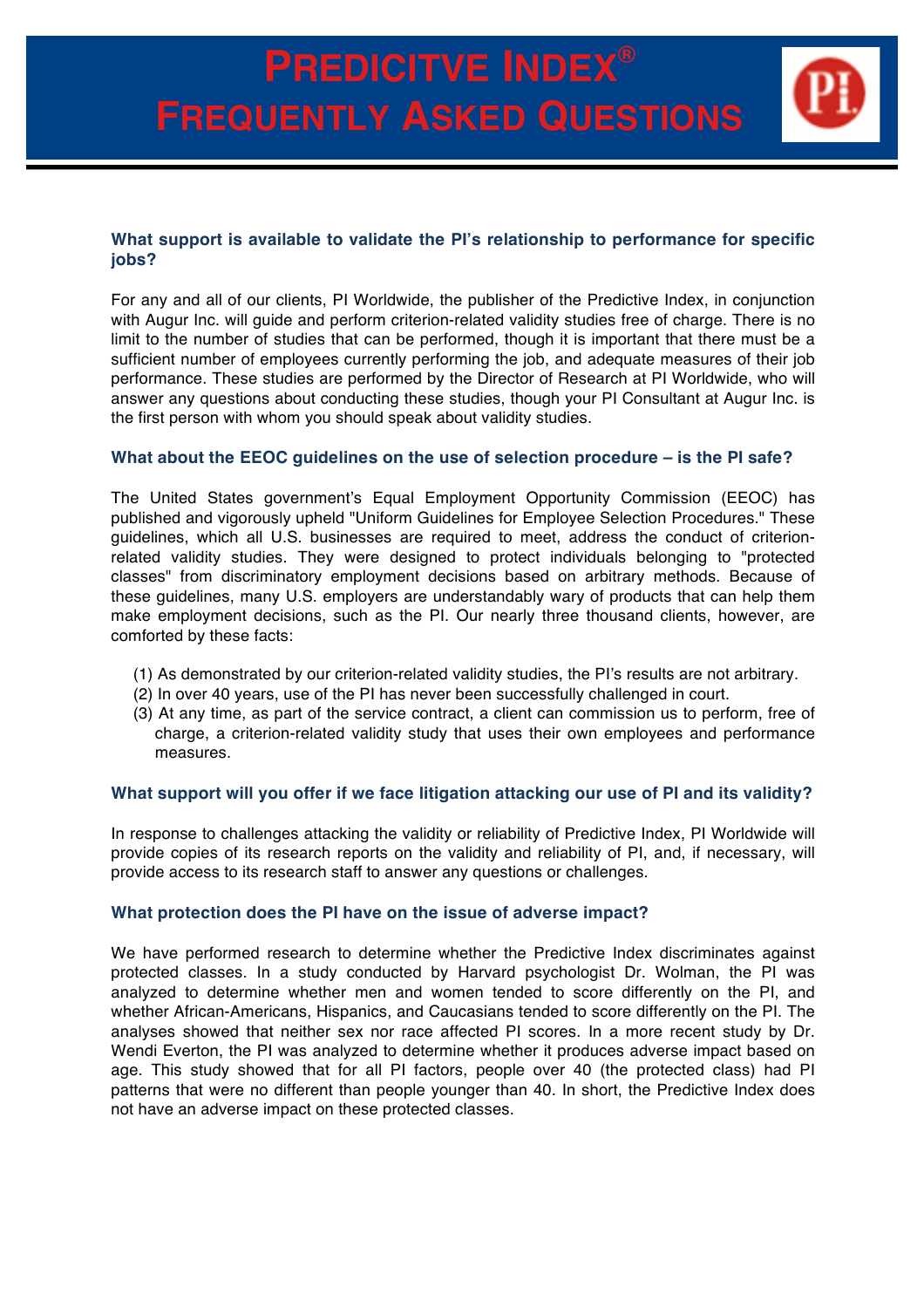# **PREDICITVE INDEX® FREQUENTLY ASKED QUESTIONS**

## **Is the PI a valid tool for management selection decisions and/or the development of managers?**

The use of the PI with managers and executives has been a focus of both formal and informal study over many years. In terms of formal research, the studies mentioned above that investigated the PI's general reliability and validity contained individuals from all levels within organizations, including managers. Furthermore, our library of research now includes more than 40 criterion-related validity studies for a variety of managerial positions. These studies unequivocally show that the PI is related to the performance of managers at all levels of organizations.

## **What do "reliability" and "validity" mean, and is the PI reliable and valid?**

These words have very specific and specialized meanings in psychometrics, the branch of psychology that deals with testing and assessment. In plain English, "reliability" and "validity" are two approaches to judging the usefulness of a psychological measure like the PI. They can be defined in this way:

**Reliability:** This refers to the **consistency or stability of a measure**. If the concept being measured is assumed to be consistent, such as a personality trait, then the measure should yield similar results if the same person responds to it a number of times. If the concept being measured is assumed to be inconsistent, such as mood, then the measure should yield dissimilar results if a person completes it several times.

One way to estimate reliability is by computing the measure's "test-retest reliability". This is accomplished by giving the same people the same measure at two different times and statistically comparing the two scores. An independent study by Dr. J. Christopher Perry and Dr. Philip W. Lavori describes the excellent test-retest reliability of the PI, especially of the Self factors, as would be expected since these measure natural behaviors.

A second way to estimate reliability is by computing the measure's "internal consistency reliability". This is accomplished by determining whether items that measure the same concept are statistically related. If, for example, the Self A factor represents one construct, then the words that are counted and scored on that factor concept should be related. For example, one would ask, are the 17 words on the PI that measure the Self A factor statistically related to each other?

There are two general ways to compute internal consistency reliability, and the PI has impressively demonstrated such reliability using both methods. Split-half reliability was investigated in the Perry and Lavori study mentioned above, and Cronbach's alpha was investigated in a study by Dr. Richard Wolman and James Pratt ("A Normative Reliability Investigation of the Predictive Index Organization Survey Checklist"). Both studies demonstrated that the PI possesses strong internal consistency reliability.

**Validity:** While reliability refers to the consistency of a measure, validity refers to the **accuracy of a measure**. A measure is valid if it actually measures what it purports to measure. The Predictive Index clearly does.